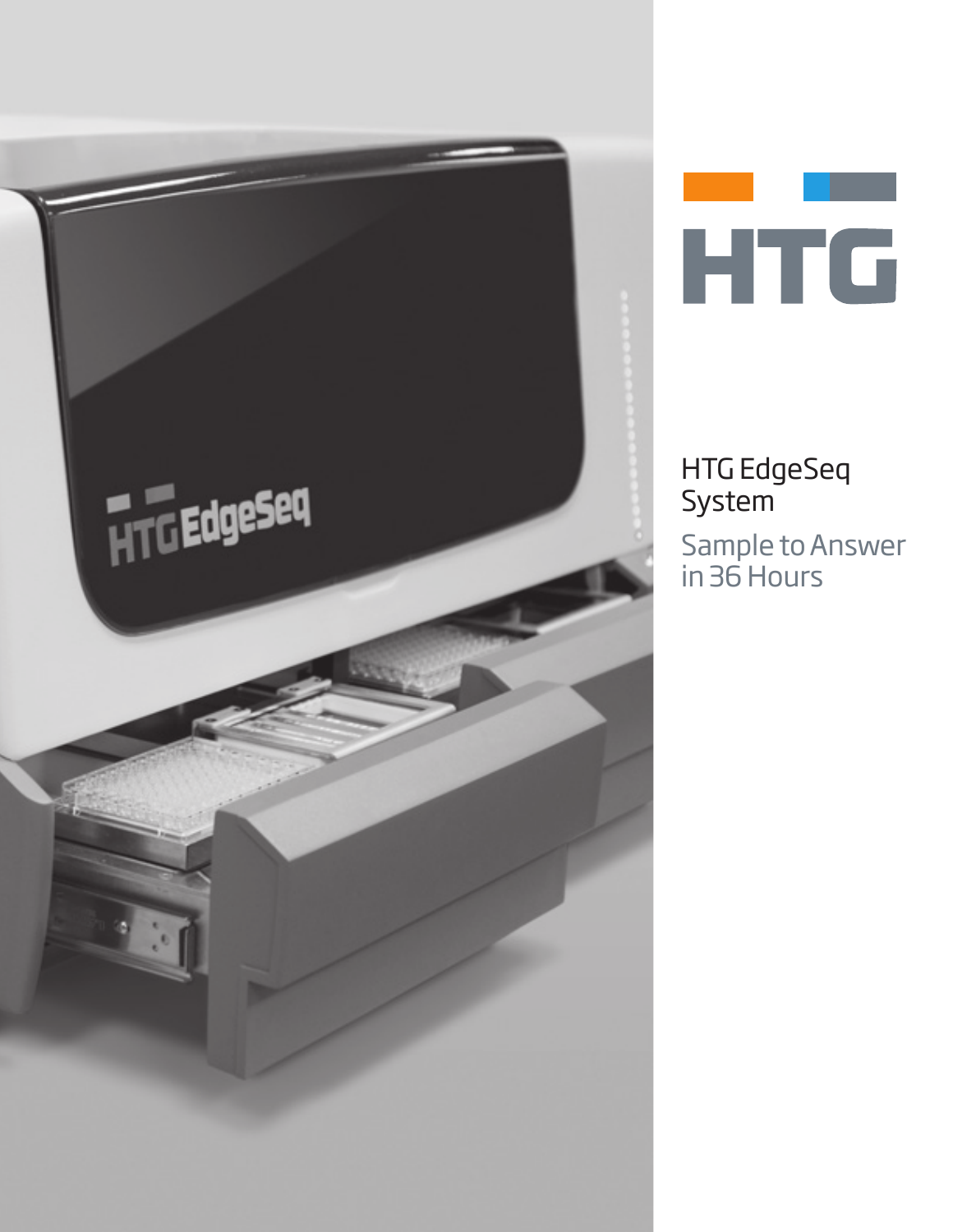The HTG EdgeSeq system is a powerful molecular profiling tool for biopharmaceutical companies, academic research centers and translational medicine laboratories. The HTG EdgeSeq system provides an automated workflow solution based on HTG's extraction-free chemistry. The HTG EdgeSeq system is used with next-generation sequencing (NGS) instrumentation to produce gene expression profiles in about 36 hours.

**20 hours** Target Protection ~10 minutes hands-on time



# HTG EdgeSeq System Workflow and Chemistry Overview Sample to answer in 36 hours

**Step 4** Once the nuclease protection reaction has finished, samples are prepared for sequencing. PCR primers carrying the sequencing adapters and sample barcodes are used to individually tag each sample using a simple PCR reaction.

### **4 hours** ~30 minutes hands-on time

**2 hours** Library Amplification

~60 minutes hands-on time

**1-3 hours** ~60 minutes hands-on time



**6-10 hours**



### ~30 minutes hands-on time









# **Sample Preparation Library Preparation Quantitation and Normalization Next-Generation Sequencing Data Parsing**

**Illumina Thermo Fisher**



# **Quantitation and Normalization**

Following amplification, the resulting PCR products undergo library cleanup to remove excess primers, and then are quantitated and pooled to generate the sequencing library.

**Step 3** After the S1 inactivation step and elimination of the RNA with heat and high pH, the protection probe is ready for tagging.

Wing **Protection Probe** 

<u> municipalmunici</u> 0000000000000000000000

Wingman Target RNA



# **Sample Preparation**

The HTG EdgeSeq system leverages our lysisonly chemistry allowing the use of small sample input amounts without the need for nucleic acid extraction. Samples\*, such as 15 µL of plasma or a single formalin-fixed, paraffin-embedded (FFPE) tissue section, are prepared with HTG's proprietary lysis buffer, incubated and pipetted into the wells of the HTG EdgeSeq sample plate. The simple, sample preparation eliminates several time-consuming, inefficient and errorprone pre-analytical steps.

> **Step 3** For Research Use Only. Not for use in diagnostic procedures.

HTG EdgeSeq assay kits include everything necessary to prepare samples, including lysis buffers, proteinase K and denaturation oil.



**Library Preparation**





Samples are loaded in the sample plate and placed in the HTG EdgeSeq processor where the (nuclease protection) chemistry is performed. **Step 1** HTG nuclease protection probes are added to the lysed sample. Wings on the side of the probe are used to add sequencing adapters and molecular barcodes, eliminating the need for ligation. Wingmen protect the wings. **Step 2** The probe, transcript and two wingman molecules produce a heteroduplex. S1 nuclease is added to degrade the nonhybridized probes

and non-targeted RNA.

### **Next-Generation Sequencing** The HTG EdgeSeq system comes pre-installed with HTG Edge host software. Expression data is generated using the FASTQ files from the sequencer and the sample sheet from the HTG Edge host computer. The set-up process takes less than 30 minutes for a typical Illumina MiSeq sequencer run and can be performed using a standard laptop or desktop computer.

HTG EdgeSeq assays are compatible with common NGS instruments.



# **Data Parsing**

HTG Edge host software parses and displays data with its simple, intuitive graphical user interface.

HTG EdgeSeq data demonstrate excellent reproducibility across leading NGS platforms with a Pearson correlation  $\overline{20.98}$ . Results from the same FFPE sample, using the HTG EdgeSeq Immuno-Oncology Assay, were highly correlated between the Thermo Fisher Ion PGM and the Illumina MiSeq sequencers.

Please consult HTG for specific information on the \* procedure for preparing each sample type and the amount of material required.

Wingman

# 899.

**Step 1**

**Step 2**